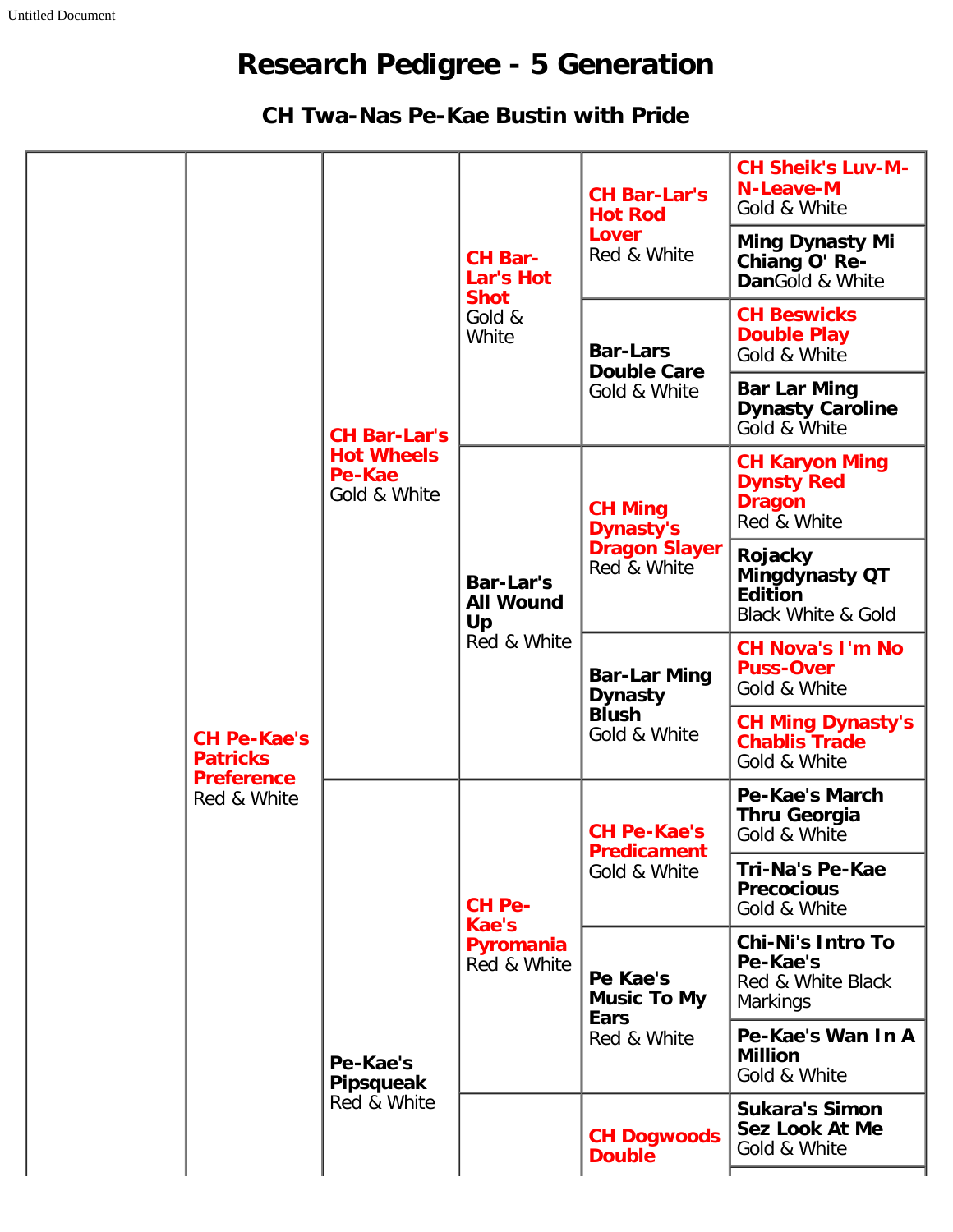| <b>CH Twa-Nas</b><br><b>Pe-Kae Bustin</b><br>with Pride<br>Red & White |                                                          |                                                                    | <b>Dogwoods</b><br>Pe-Kae<br><b>Piper</b><br>Gold &<br>White  | <b>Naught Spy</b><br>Gold & White                                           | <b>Pe-Kae's Miss</b><br><b>Moneypenny</b><br>Gold & White                    |
|------------------------------------------------------------------------|----------------------------------------------------------|--------------------------------------------------------------------|---------------------------------------------------------------|-----------------------------------------------------------------------------|------------------------------------------------------------------------------|
|                                                                        |                                                          |                                                                    |                                                               | <b>CH Sukara's</b><br><b>Dogwoods</b><br><b>Breathtak'r</b><br>Gold & White | <b>CH Sukara's Take</b><br><b>My Breath Away</b><br>Gold & White             |
|                                                                        |                                                          |                                                                    |                                                               |                                                                             | <b>Meekos Crown</b><br><b>Jewel Of Sukara</b><br>Gold & White                |
|                                                                        | <b>CH Pe-Kae's</b><br><b>Tickled Pink</b><br>Red & White | <b>CH Bar-Lar's</b><br><b>Hot Wheels</b><br>Pe-Kae<br>Gold & White | <b>CH Bar-</b><br>Lar's Hot<br><b>Shot</b><br>Gold &<br>White | <b>CH Bar-Lar's</b><br><b>Hot Rod</b><br>Lover<br>Red & White               | <b>CH Sheik's Luv-M-</b><br><b>N-Leave-M</b><br>Gold & White                 |
|                                                                        |                                                          |                                                                    |                                                               |                                                                             | <b>Ming Dynasty Mi</b><br>Chiang O' Re-Dan<br>Gold & White                   |
|                                                                        |                                                          |                                                                    |                                                               | <b>Bar-Lars</b><br><b>Double Care</b><br>Gold & White                       | <b>CH Beswicks</b><br><b>Double Play</b><br>Gold & White                     |
|                                                                        |                                                          |                                                                    |                                                               |                                                                             | <b>Bar Lar Ming</b><br><b>Dynasty Caroline</b><br>Gold & White               |
|                                                                        |                                                          |                                                                    | <b>Bar-Lar's</b><br><b>All Wound</b><br>Up<br>Red & White     | <b>CH Ming</b><br><b>Dynasty's</b><br><b>Dragon Slayer</b><br>Red & White   | <b>CH Karyon Ming</b><br><b>Dynsty Red</b><br><b>Dragon</b><br>Red & White   |
|                                                                        |                                                          |                                                                    |                                                               |                                                                             | Rojacky<br>Mingdynasty QT<br><b>Edition</b><br><b>Black White &amp; Gold</b> |
|                                                                        |                                                          |                                                                    |                                                               | <b>Bar-Lar Ming</b><br><b>Dynasty</b><br><b>Blush</b><br>Gold & White       | <b>CH Nova's I'm No</b><br><b>Puss-Over</b><br>Gold & White                  |
|                                                                        |                                                          |                                                                    |                                                               |                                                                             | <b>CH Ming Dynasty's</b><br><b>Chablis Trade</b><br>Gold & White             |
|                                                                        |                                                          |                                                                    | <b>CH Pe-</b><br>Kae's<br>Pyromania<br>Red & White            | <b>CH Pe-Kae's</b><br><b>Predicament</b><br>Gold & White                    | <b>Pe-Kae's March</b><br><b>Thru Georgia</b><br>Gold & White                 |
|                                                                        |                                                          |                                                                    |                                                               |                                                                             | Tri-Na's Pe-Kae<br><b>Precocious</b><br>Gold & White                         |
|                                                                        |                                                          |                                                                    |                                                               | Pe Kae's<br><b>Music To My</b><br><b>Ears</b><br>Red & White                | <b>Chi-Ni's Intro To</b><br>Pe-Kae's<br>Red & White Black<br><b>Markings</b> |
|                                                                        |                                                          |                                                                    |                                                               |                                                                             | Pe-Kae's Wan In A                                                            |